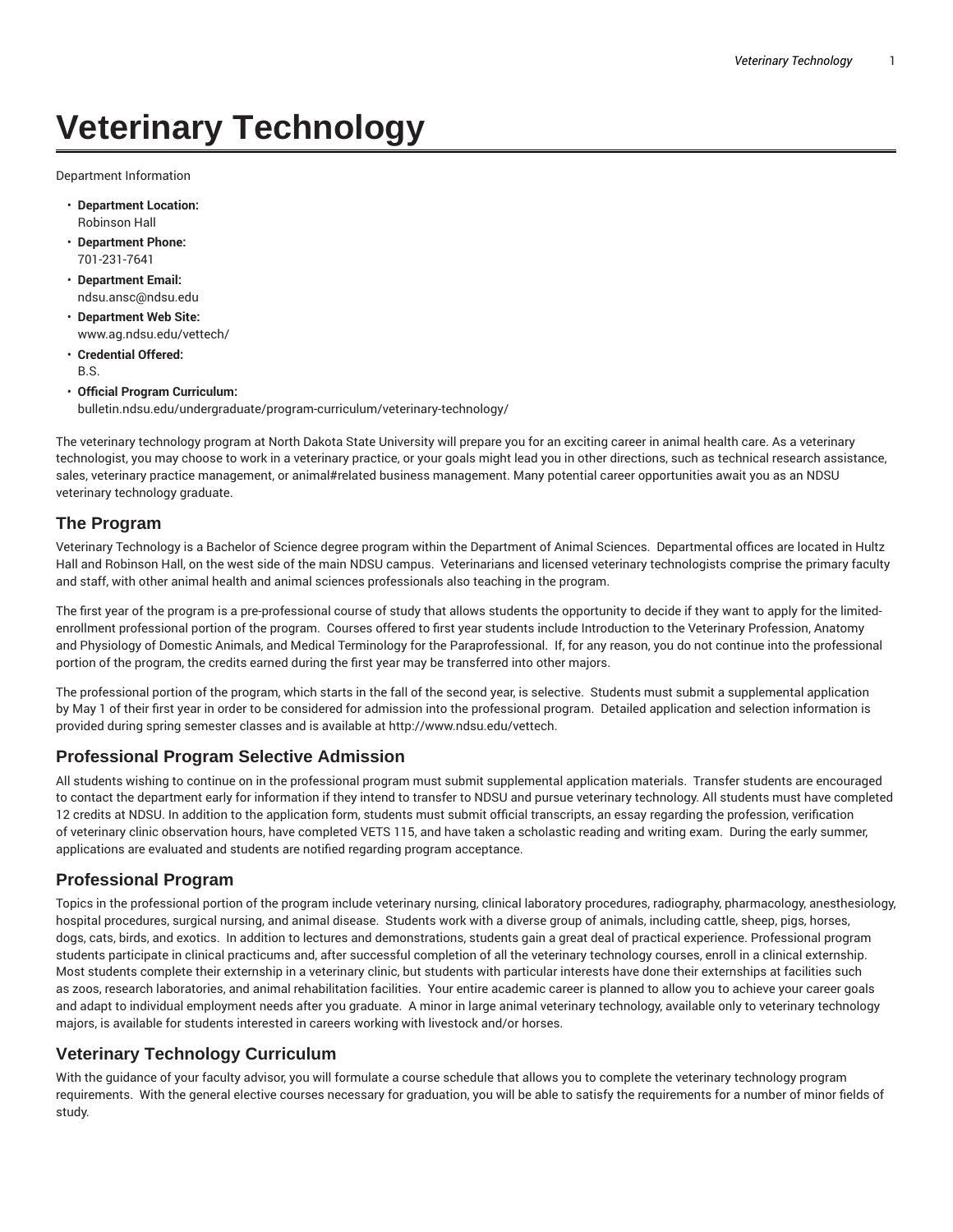## **Scholarships**

Veterinary technology students are eligible to apply for scholarships awarded through the College of Agriculture, Food Systems, and Natural Resources, and are also eligible for the LuAnn Lee Memorial Scholarship. Each year, students enrolled in the college receive more than \$100,000 from the college scholarship program. Information about scholarships is available at www.ag.ndsu.edu/academics/scholarships or by contacting the Office of the Dean, College of Agriculture, Food Systems, and Natural Resources, NDSU, Dept 2200, PO Box 6050, Fargo, ND 58108-6050, 701-231-7656.

## **The Veterinary Technology Club**

The Veterinary Technology Club is open to any student interested in veterinary technology. It provides a social setting for students with common career goals and an opportunity to become involved in professional and community activities. The club meets twice monthly during the school year. Information about the club is available from the veterinary technology academic advisors.

## **Plan of Study**

Please note this is a sample plan of study and not an official curriculum. Actual student schedules for each semester will vary depending on start year, education goals, applicable transfer credit, and course availability. Students are encouraged to work with their academic advisor on a regular basis to review degree progress and customize an individual plan of study.

| <b>First Year</b>                   |                       |                                       |                |
|-------------------------------------|-----------------------|---------------------------------------|----------------|
| Fall                                | <b>Credits Spring</b> |                                       | <b>Credits</b> |
| <b>ANSC 114</b>                     |                       | 3 ANSC 223                            | $\overline{2}$ |
| MATH 104 (R)                        |                       | 3 BIOL 111 (S)                        | 3              |
| ENGL 110 (C)                        |                       | 4 COMM 110 (C)                        | 3              |
| <b>VETS 101</b>                     |                       | 1 CSCI 114                            | 3              |
| <b>ANSC 218</b>                     |                       | 3 ENGL 120 (C)                        | 3              |
| <b>ANSC 219</b>                     |                       | 1 VETS 115                            | 1              |
|                                     | 15                    |                                       | 15             |
| <b>Second Year</b>                  |                       |                                       |                |
| Fall                                | <b>Credits Spring</b> |                                       | <b>Credits</b> |
| <b>ANSC 370</b>                     |                       | 3 Humanities/Fine Arts Gen Ed         | 3              |
| Humanities/Fine Arts Gen Ed         |                       | 3 VETS 255                            | $\sqrt{2}$     |
| <b>MICR 202</b>                     |                       | 2 VETS 255L                           | 1              |
| <b>MICR 202L</b>                    |                       | 1 VETS 267                            | $\sqrt{2}$     |
| <b>VETS 249</b>                     |                       | 2 VETS 267L                           | $\mathbf{1}$   |
| <b>VETS 265</b>                     |                       | 2 VETS 296 (Ward Care/Clinic Care)    | $\mathbf{1}$   |
| <b>VETS 265L</b>                    |                       | 1 VETS 385                            | $\sqrt{2}$     |
| VETS 296 (Ward Care/Clinic Care)    |                       | 1 VETS 385L                           | $\mathbf{1}$   |
|                                     |                       | <b>VETS 455</b>                       | $\mathbf{1}$   |
|                                     | 15                    |                                       | 14             |
| <b>Third Year</b>                   |                       |                                       |                |
| Fall                                | <b>Credits Spring</b> |                                       | <b>Credits</b> |
| Social & Behavioral Sciences Gen Ed |                       | 3 CHEM 117                            | 3              |
| VETS 296 (Ward Care/Clinic Care)    |                       | 1 Social & Behavioral Sciences Gen Ed | 3              |
| <b>VETS 369</b>                     |                       | 2 VETS 296 (Ward Care/Clinic Care)    | $\mathbf{1}$   |
| <b>VETS 386</b>                     |                       | 2 VETS 387                            | $\overline{2}$ |
| VETS 386L                           |                       | 1 VETS 387L                           | $\mathbf{1}$   |
| <b>VETS 457</b>                     |                       | 2 VETS 461                            | $\sqrt{2}$     |
| <b>VETS 460</b>                     |                       | 2 VETS 461L                           | 1              |
| VETS 460L                           |                       | 1 VETS 482                            | $\overline{2}$ |
| Elective                            |                       | 3 VETS 483                            | 1              |
|                                     | 17                    |                                       | 16             |